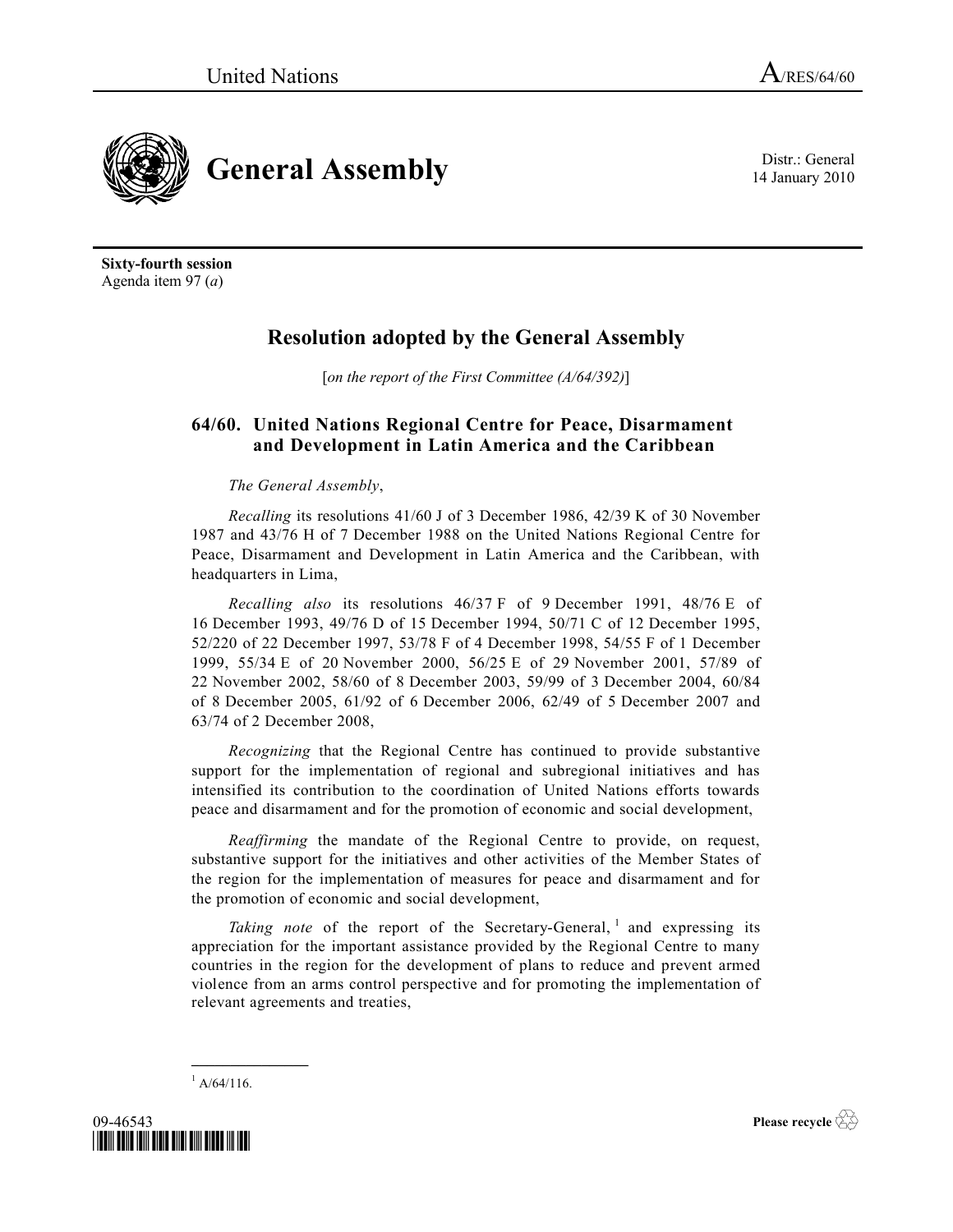*Emphasizing* the need for the Regional Centre to develop and strengthen its activities and programmes in a comprehensive and balanced manner, in accordance with its mandate,

*Recalling* the report of the Group of Governmental Experts on the relationship between disarmament and development,<sup>2</sup> referred to in General Assembly resolution 59/78 of 3 December 2004, which is of utmost interest with regard to the role that the Regional Centre plays in promoting the issue in the region in pursuit of its mandate to promote economic and social development related to peace and disarmament,

*Noting* that security and disarmament issues have always been recognized as significant topics in Latin America and the Caribbean, the first inhabited region in the world to be declared a nuclear-weapon-free zone,

*Welcoming* the support provided by the Regional Centre to strengthening the nuclear-weapon-free zone established by the Treaty for the Prohibition of Nuclear Weapons in Latin America and the Caribbean (Treaty of Tlatelolco), $3$  as well as to promoting and assisting the ratification and implementation of existing multilateral agreements related to weapons of mass destruction and to promoting peace and disarmament education projects during the period under review,

*Bearing in mind* the important role of the Regional Centre in promoting confidence-building measures, arms control and limitation, disarmament and development at the regional level,

*Bearing in mind also* the importance of information, research, education and training for peace, disarmament and development in order to achieve understanding and cooperation among States,

1. *Reiterates its strong support* for the role of the United Nations Regional Centre for Peace, Disarmament and Development in Latin America and the Caribbean in the promotion of United Nations activities at the regional level to strengthen peace, disarmament, stability, security and development among its member States;

2. *Expresses its satisfaction* for the activities carried out in the past year by the Regional Centre, and requests the Centre to take into account the proposals to be submitted by the countries of the region in promoting confidence-building measures, arms control and limitation, transparency, disarmament and development at the regional level;

3. *Expresses its appreciation* for the political support and financial contributions to the Regional Centre, which are essential for its continued operation;

4. *Appeals* to Member States, in particular those within the Latin American and Caribbean region, and to international governmental and non-governmental organizations and foundations to make and to increase voluntary contributions to strengthen the Regional Centre, its programme of activities and the implementation thereof;

5. *Invites* all States of the region to continue to take part in the activities of the Regional Centre, proposing items for inclusion in its programme of activities

**\_\_\_\_\_\_\_\_\_\_\_\_\_\_\_**

 $2$  See A/59/119.

<sup>3</sup> United Nations, *Treaty Series*, vol. 634, No. 9068.